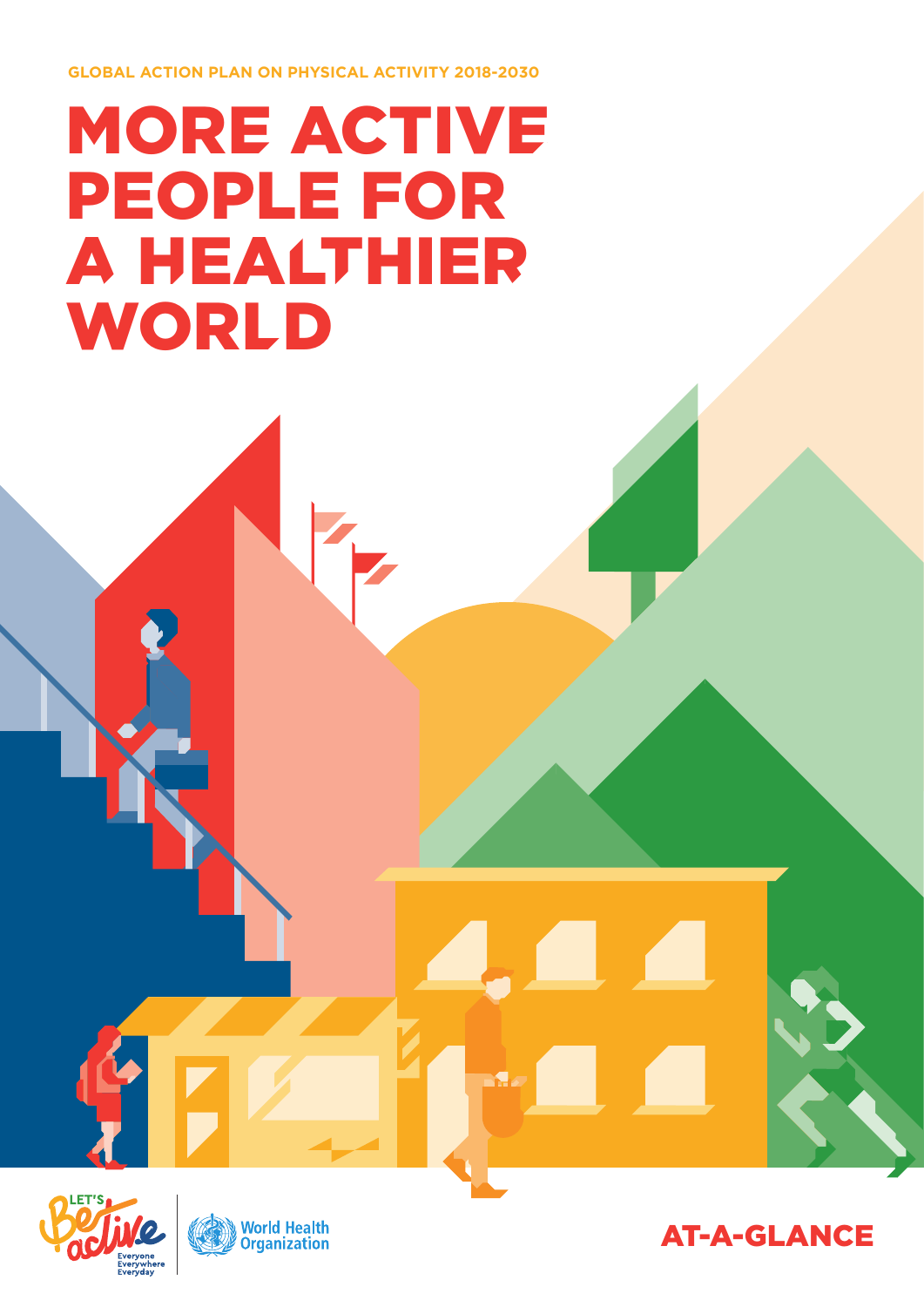## A VISION FOR A MORE ACTIVE WORLD

Regular physical activity is proven to help prevent and treat noncommunicable diseases (NCDs) such as heart disease, stroke, diabetes and breast and colon cancer. It also helps prevent hypertension, overweight and obesity and can improve mental health, quality of life and well-being. Yet, much of the world is becoming less active. As countries develop economically, levels of inactivity increase. In some countries, these levels can be as high as 70%, due to changing transport patterns, increased use of technology, cultural values and urbanization.

**Failure to act to increase levels of physical activity will see related costs continue to rise, with negative impacts on health systems, the environment, economic development, community well-being and quality of life.**

This new global action plan to promote physical activity responds to the requests by countries for updated guidance, and a framework of effective and feasible policy actions to increase physical activity at all levels. The plan sets out four objectives and recommends 20 policy actions that are universally applicable to all countries and address the multiple cultural, environmental and individual determinants of inactivity.

**Effective implementation will require bold leadership combined with cross-government and multisectoral partnerships at all levels to achieve a coordinated, whole-of-system response.**

The World Health Organization will support countries to scale up and strengthen their response with evidence-based policy solutions, guidelines and implementation tools, and will monitor global progress and impact.

*There are many ways to be active – walking, cycling, sport, active recreation, dance and play - and many policy opportunities to increase participation.*

## GOAL TO REDUCE PHYSICAL INACTIVITY

BY 2025 10%

BY 2030 15%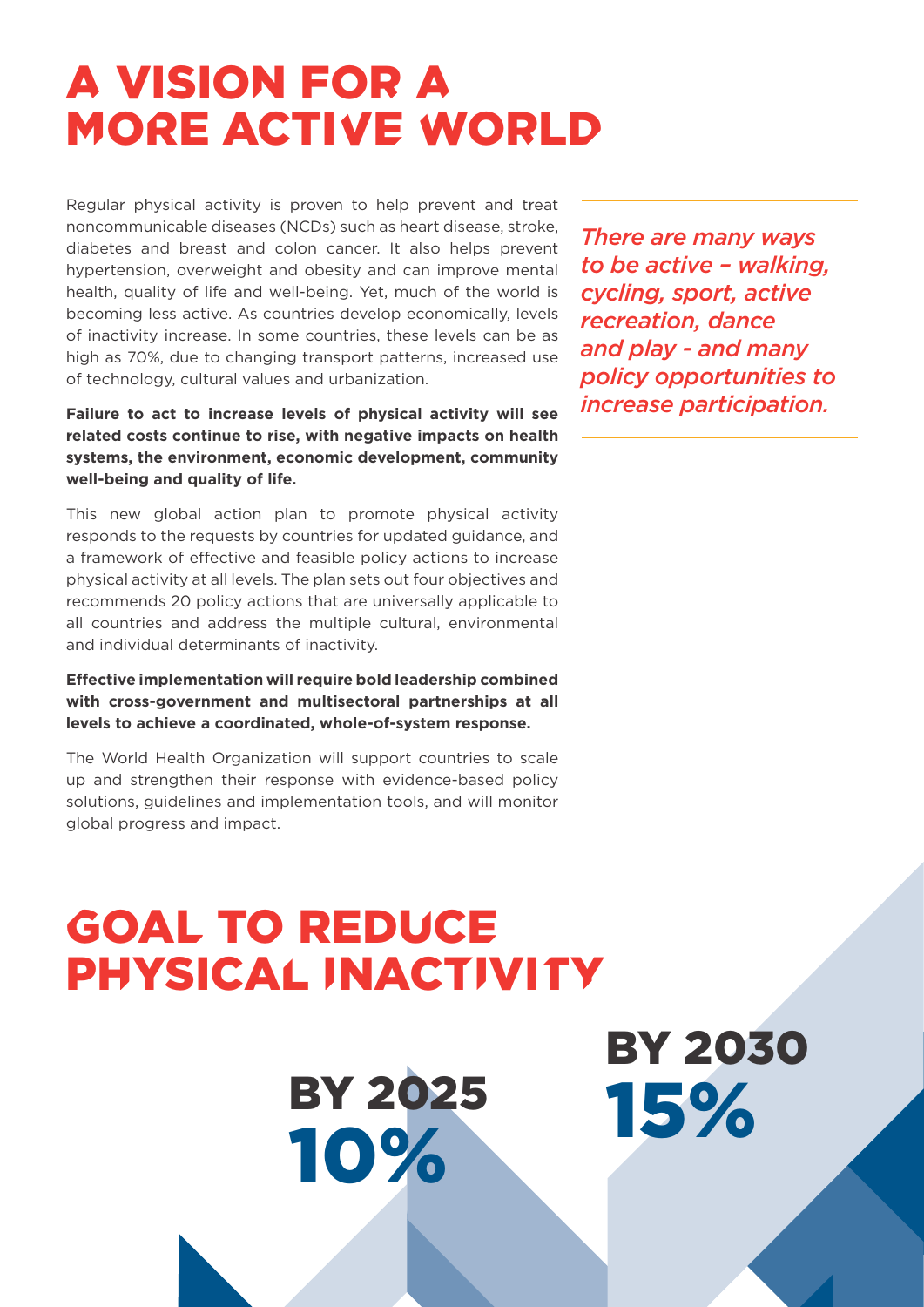### 1 **CREATE** ACTIVE **SOCIETIES**

#### SOCIAL NORMS AND **ATTITUDES**

Create a paradigm shift in all of society by enhancing knowledge and understanding of, and appreciation for, the multiple benefits of regular physical activity, according to ability and at all ages.

### 2 **CREATE ACTIVE** ENVIRONMENTS

#### SPACES AND PLACES

Create and maintain environments that promote and safeguard the rights of all people, of all ages, to have equitable access to safe places and spaces, in their cities and communities, in which to engage in regular physical activity, according to ability.



### 3 **CREATE** ACTIVE PEOPLE

#### PROGRAMMES AND **OPPORTUNITIES**

Create and promote access to opportunities

### 4 **CREATE** ACTIVE **SYSTEMS**

#### GOVERNANCE AND POLICY ENABLERS

Create and strengthen leadership, governance, multisectoral partnerships, workforce capabilities, advocacy and information systems across sectors to achieve excellence in resource mobilization and implementation of coordinated international, national and subnational action to increase physical activity and reduce sedentary behaviour.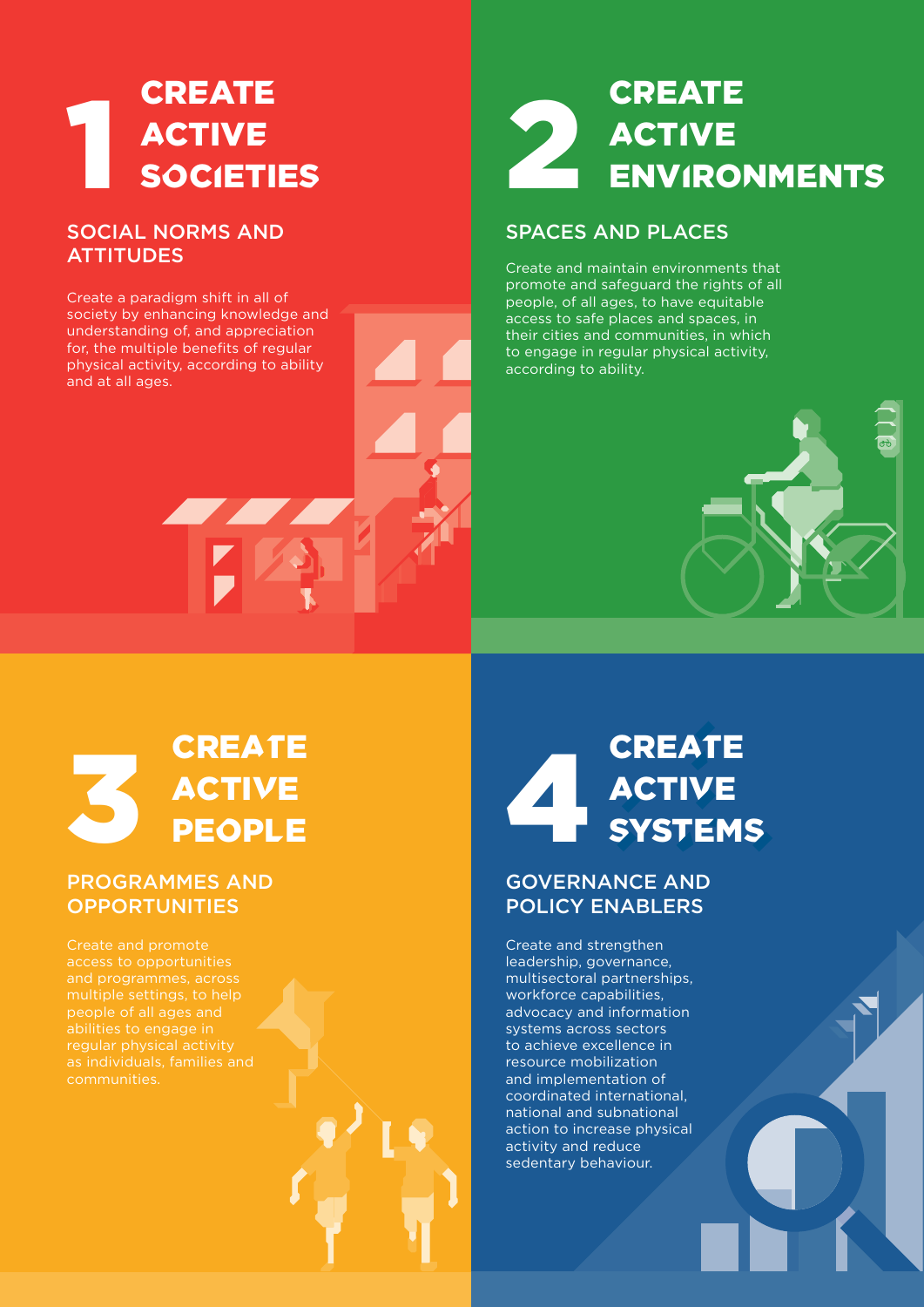## PHYSICAL ACTIVITY HAS MULTIPLE HEALTH, SOCIAL AND ECONOMIC BENEFITS

AND CAN CONTRIBUTE TO ACHIEVING THE 2030 SUSTAINABLE DEVELOPMENT GOALS (SDGs).

**Policy action on physical activity is interconnected with 13 SDGs**



Working in partnership and investing in policy actions to promote walking, cycling, sport, active recreation and play can promote community well-being and quality of life for all.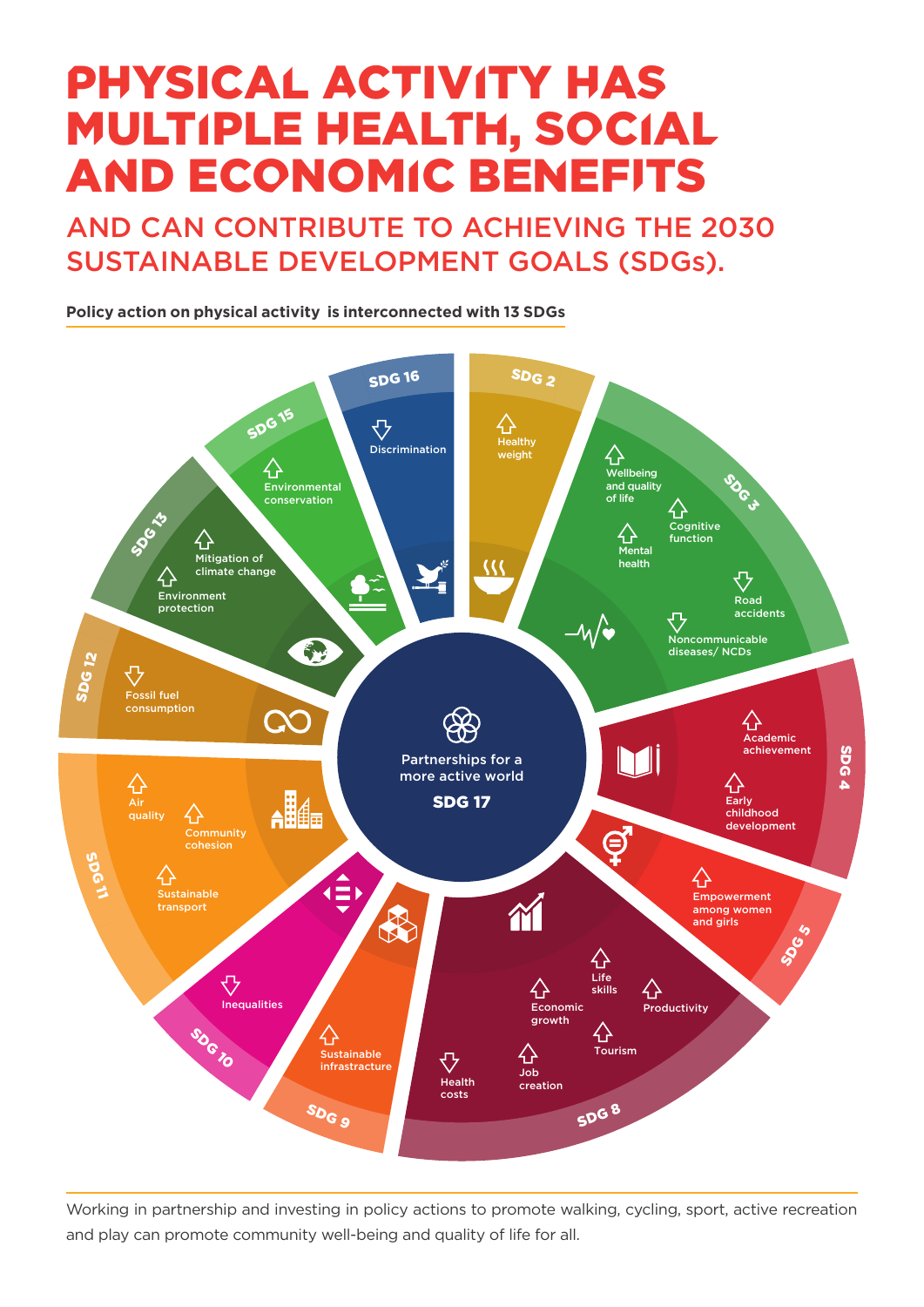## WHAT IS THE WORLD HEALTH ORGANIZATION GOING TO DO?

Working in partnerships, WHO will support countries to implement a whole-of-community approach to increase levels of physical activity in people of all ages and abilities. Global, regional and national coordination and capacity will be strengthened to respond to needs for technical support, innovation and guidance.

#### **WHO will focus on the following key areas:**



**Facilitate and promote multisector partnerships**



**Develop and disseminate policy, guidelines and tools**



**Catalyse innovation and digital solutions**



**Advocate for policy action, partnerships and community participation** 



**Support knowledge transfer**



**Promote investment in research and evaluation** 



**Support resource mobilization** 



**Provide technical support**



**Partner to strengthen workforce capacity**



**Monitor progress and impact**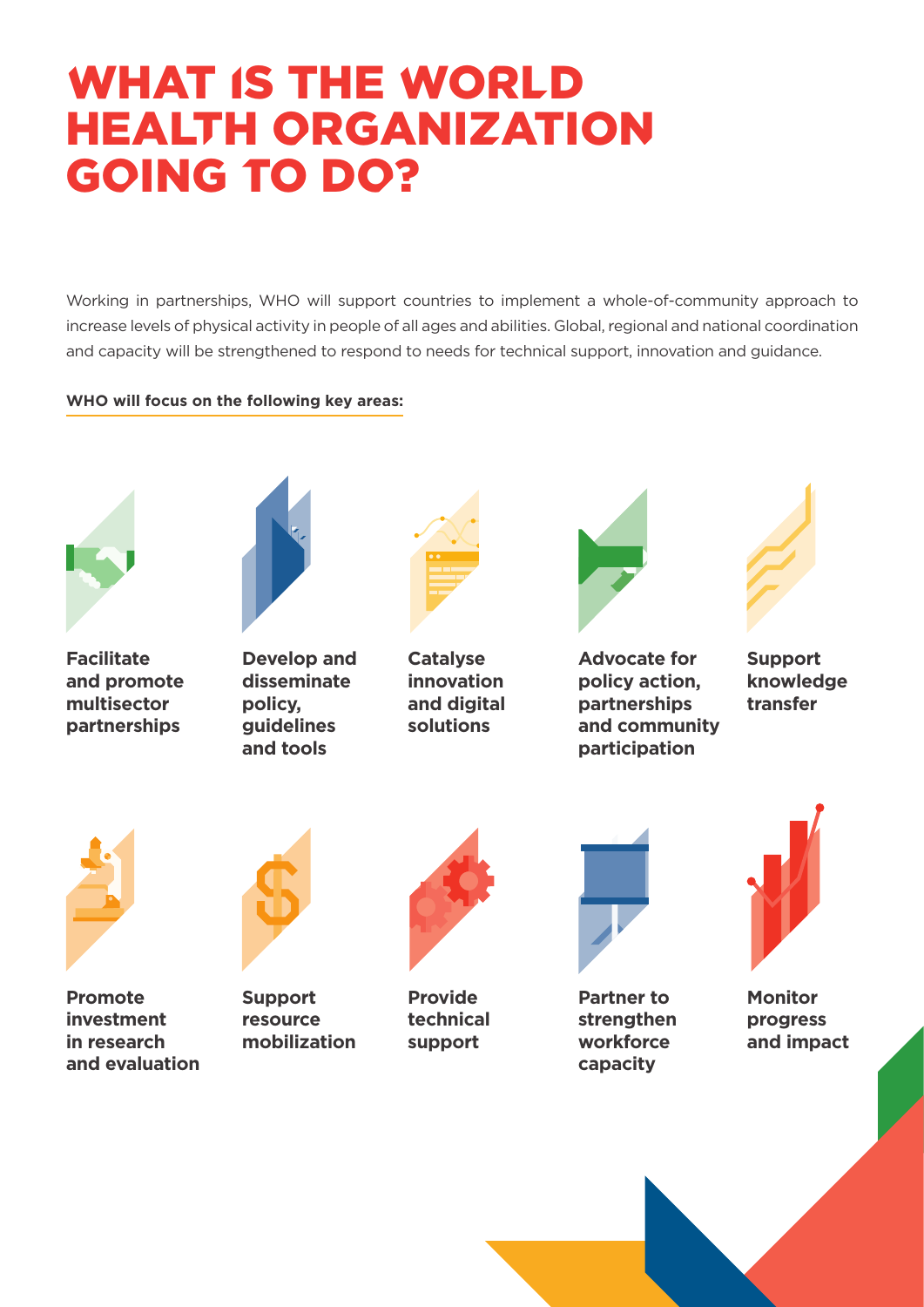## WHOLE OF GOVERNMENT SOLUTIONS FOR PHYSICAL INACTIVITY

This global action plan provides a "systems-based" roadmap for all countries to enable national and subnational action to increase physical activity and reduce sedentary behaviour.

*Increasing physical activity requires a systems-based approach – there is no single policy solution* 



### WHAT IS A 'SYSTEMS-BASED' APPROACH?

A systems-based approach recognizes the interconnectedness and adaptive interaction of multiple influences on physical activity. It shows the numerous opportunities for policy action by different stakeholders to reverse current trends in inactivity and how they interact on multiple levels.

Implementation requires a collective and coordinated response across the settings where people live, work and play by all relevant stakeholders, at all levels, to ensure a more active future.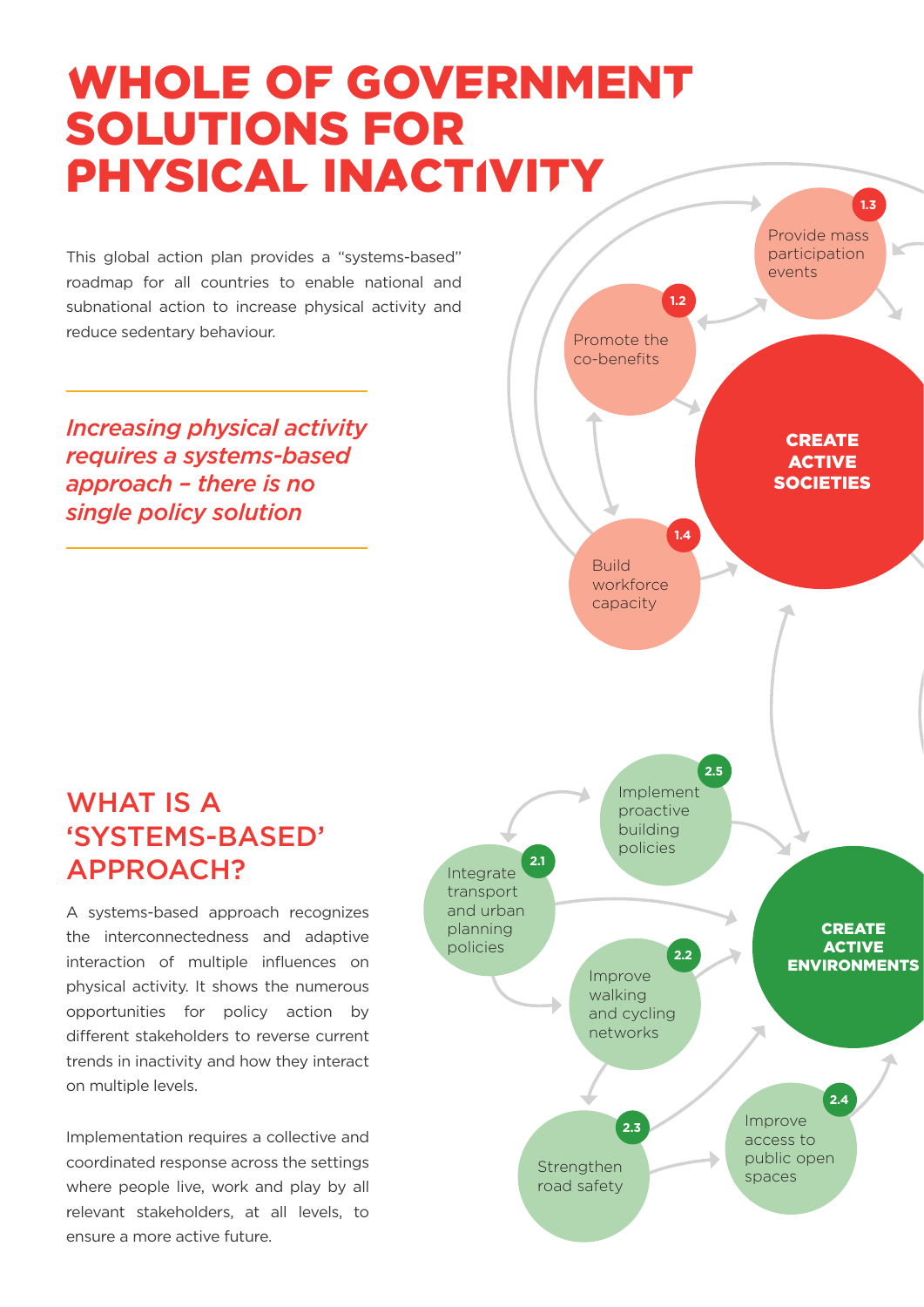

*Numbers shown refer to the recommended policy actions. For full details refer to the main report.*